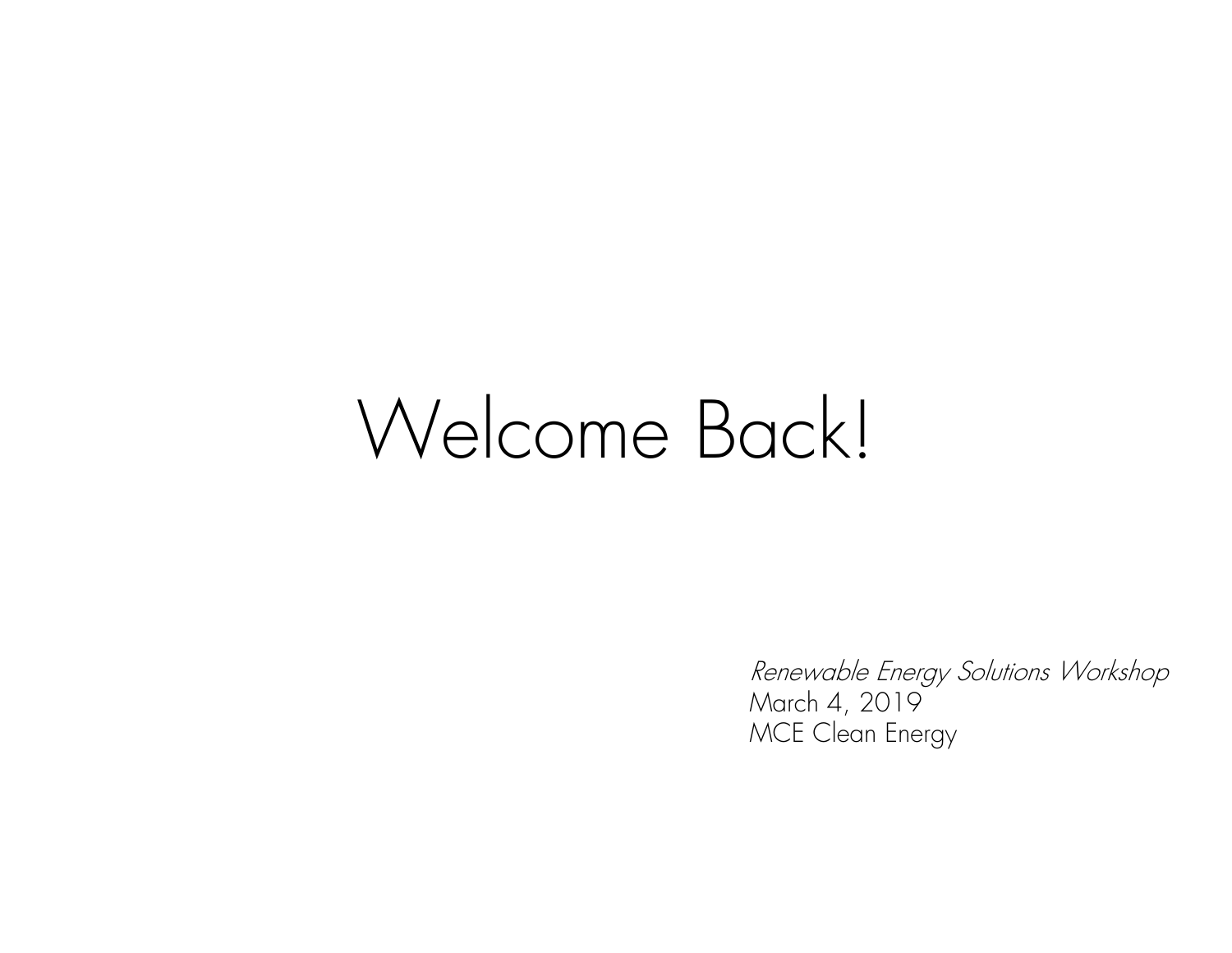# Drawdown: Marin

# • Vision (Steering Committee is reviewing/revising) **Marin reverses its impact on the climate, sequestering more GHGs than we emit, as we transition to a thriving, equitable, and resilient future for all.**

- Key Outcomes (Steering Committee is developing); examples:
	- Community Connectivity
	- Drawdown of GHG emissions
	- Funding to implement priority solutions
	- A Playbook that outlines our process and priority solutions
	- 12-18 priority solutions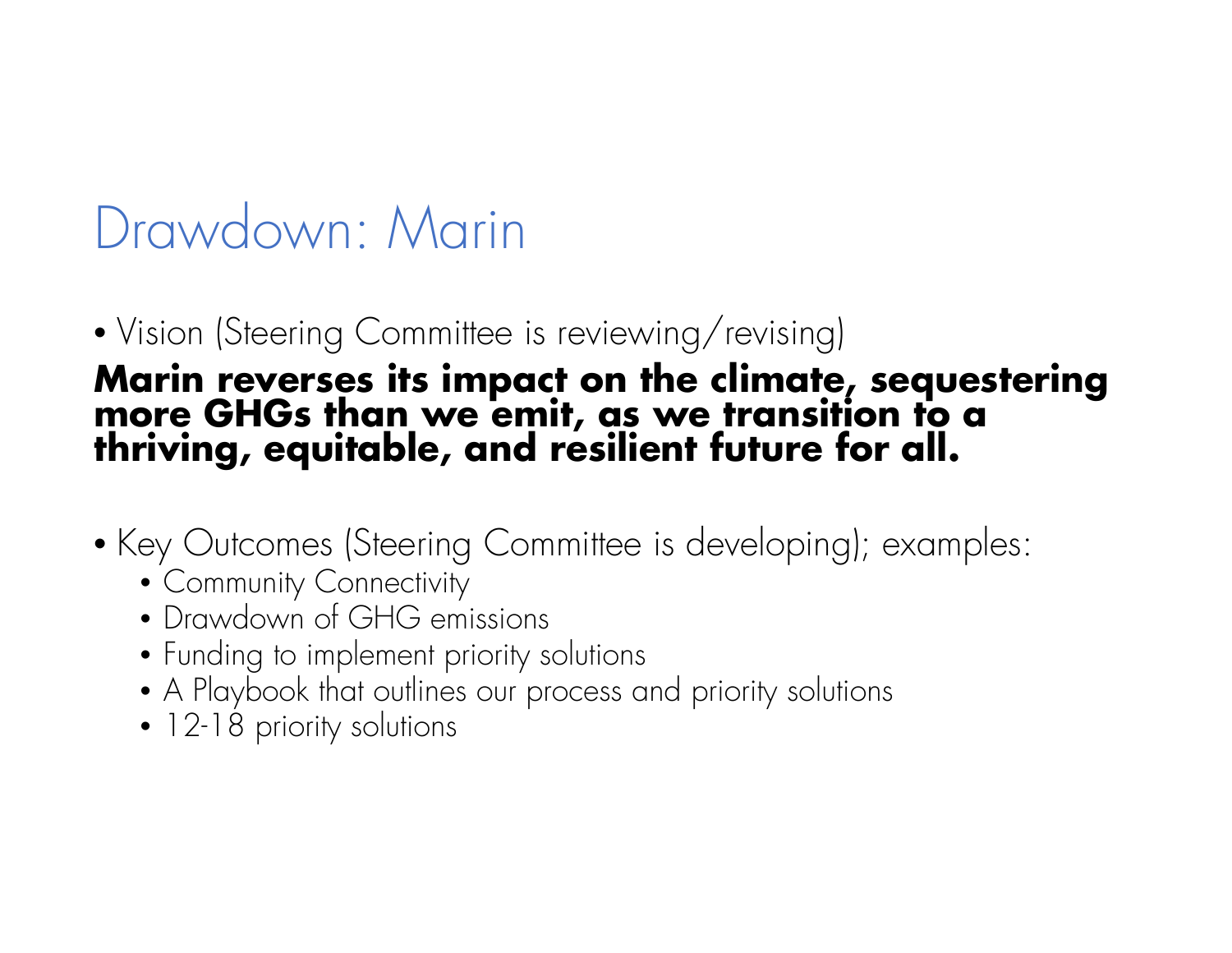# Desired Outcomes for our Meeting

- Review the Drawdown: Marin process + frameworks
- Small groups present ideas for top solutions
- Gain agreement on top solutions
- Identify our remaining work and who's going to do it o Community input? o Vetting with Drawdown Advisors, experts, other Drawdown groups, etc.
- Next Steps with our group and the Drawdown: Marin process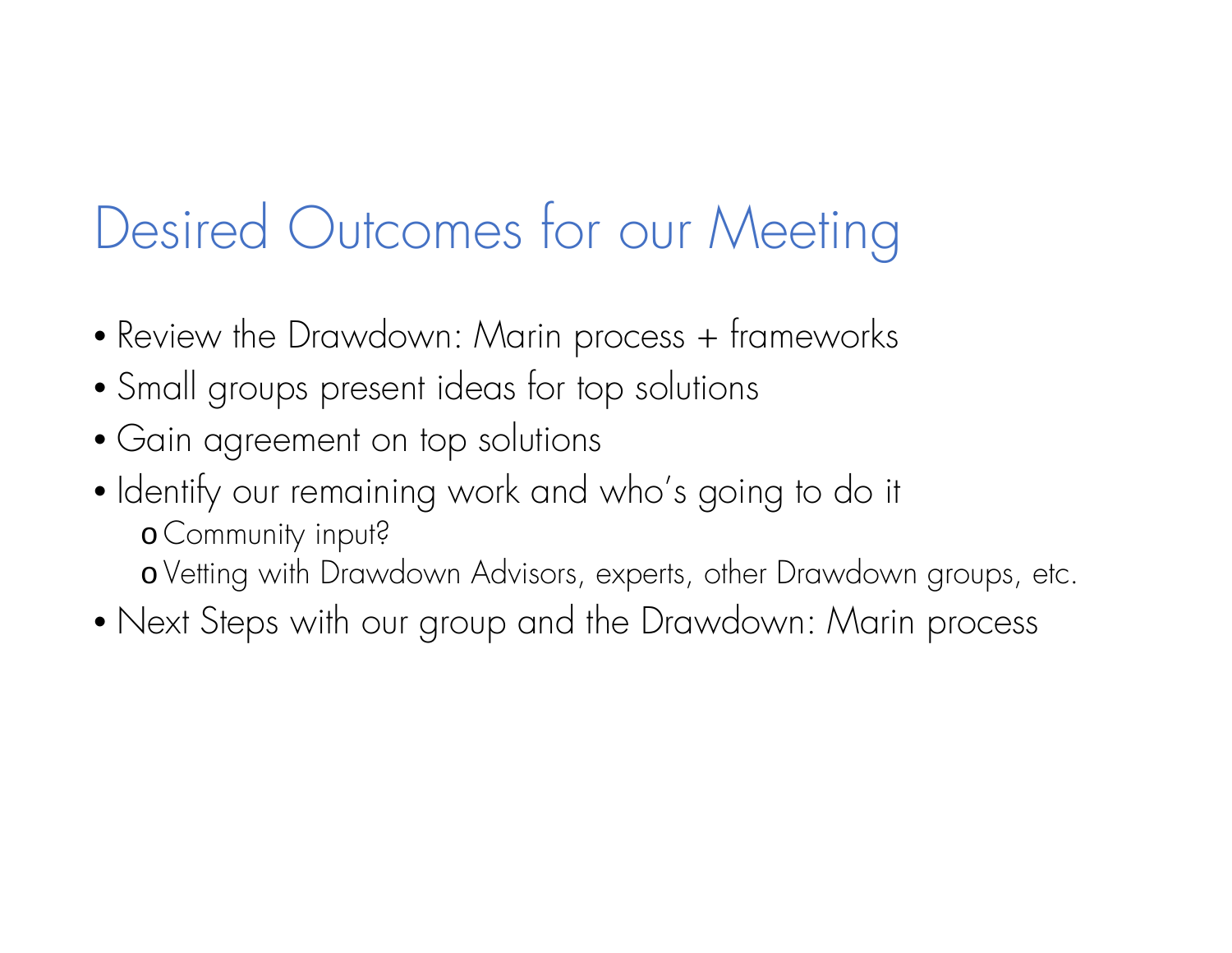# Our Process

- We've convened to create systemic change
- We've discussed our perspectives and examined data
- We are still sensing what are the possibilities and developing our ideas o Still need to refine those ideas, get community input, vet our ideas with others, and present to the Steering Committee
	- o Alex will assist the RE group to write-up an overview of our solutions, scenarios, etc.<br>for the Playbook

### **What's next?**

- Prototype and implement our ideas learn what works and what doesn't
- Scale up!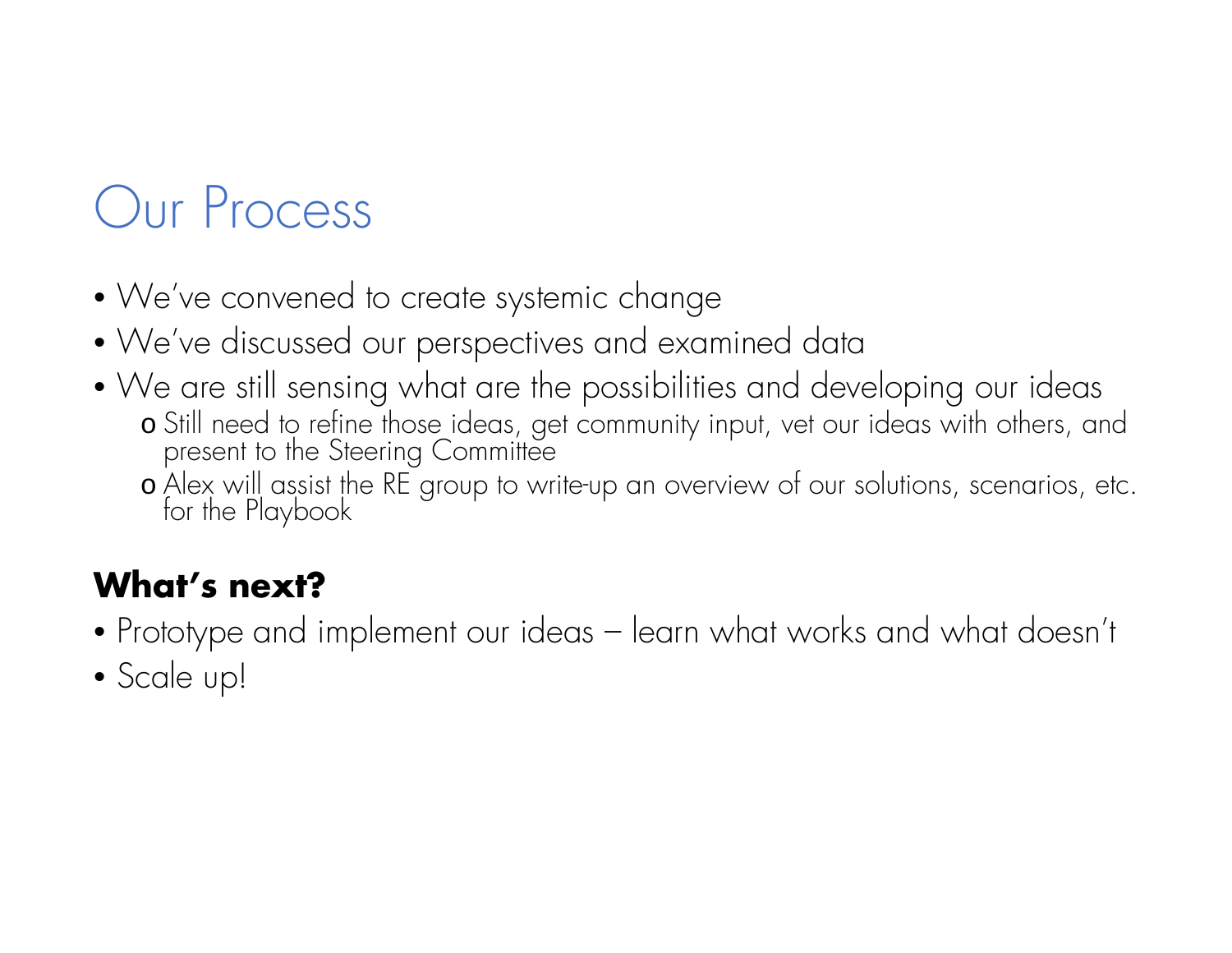### Social Innovation Elements

Concepts in **purple** reflect elements cultivated throughout the initiative

Convening to create systems change

Focus on data, facts, perspectives

**Systems** Thinking/Sensing

1. Co-initiating: uncover common intent stop and listen to others and to what life calls you to do

2. Co-sensing: observe, observe, observe connect with people and places to sense the system from the whole

> 3. Presencing: connect to the source of inspiration and will go to the place of silence and allow the inner knowing to emerge

5. Co-evolving: embody the new in ecosystems that facilitate acting from the whole

4. Co-creating: prototype the new in living examples to explore the future by doing

Integrate, Operationalize, Scale Up, Evolve

Test Ideas, Learn, Refine Solutions

Design Thinking, (incl. user-centered design)

Tapping Purpose & Potential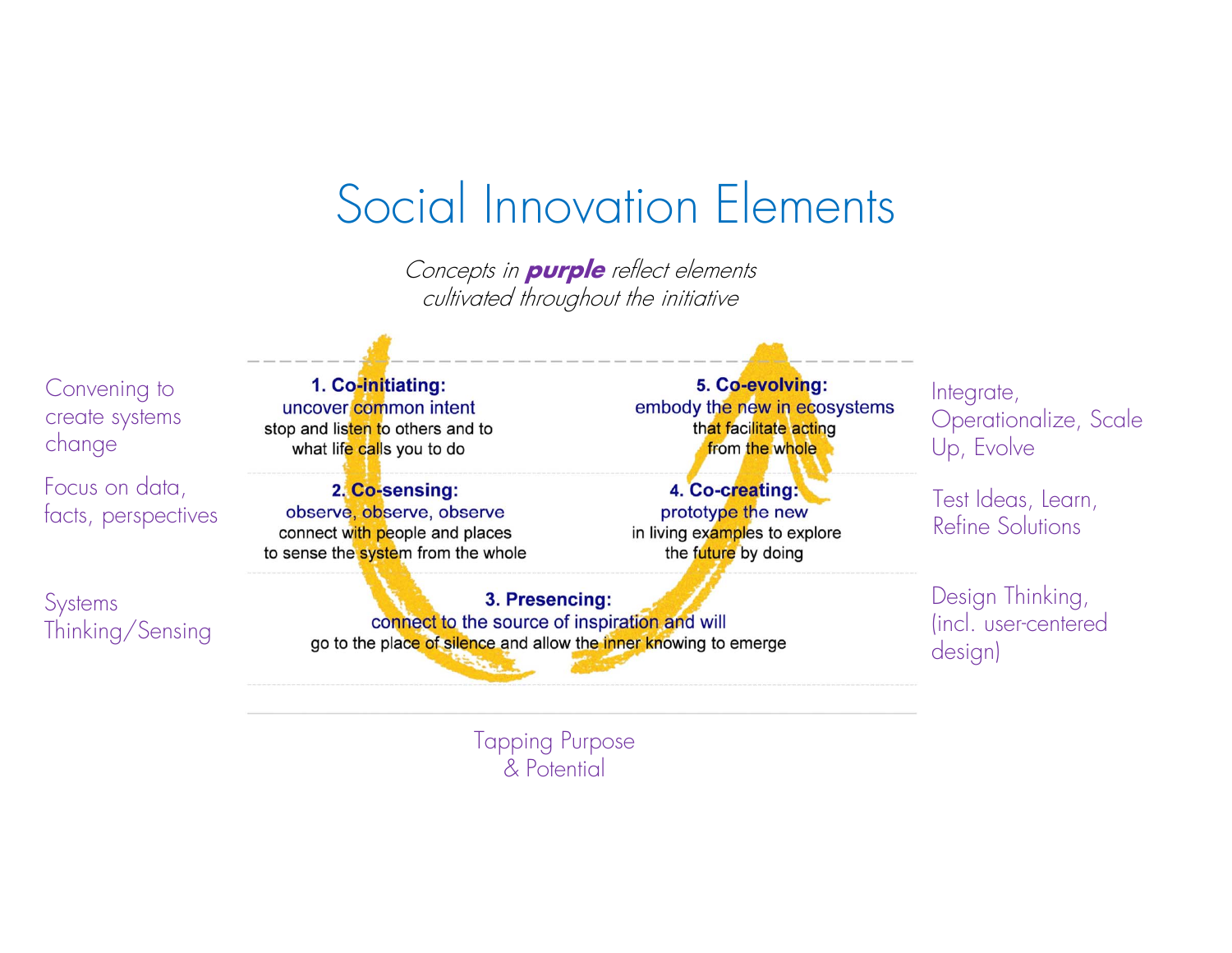### Success Factors for Collective Impact

- **Common Agenda:** all participants have a shared understanding of the problem(s), a shared vision and approach for achieving it
- **Shared Measurement: joint success** indicators, metrics and a reporting system, allows<br>participants to hold each other accountable
- Mutually Reinforcing Activities: **Mutually Reinforcing Activities:** stakeholders have differentiated roles and activities yet closely coordinate
- •**On-going Communication:** consistent and open communications; focus on building trust and increasing alignment throughout the network

• **Cultivation of Collective Intelligence and Wisdom:** a newer factor added that addresses the need to see, think, and act differently than we normally do ("business as usual") to solve complex, systemic problems

#### **Backbone Support:** an

organization/team that supports the entire initiative, including convening and coordinating participants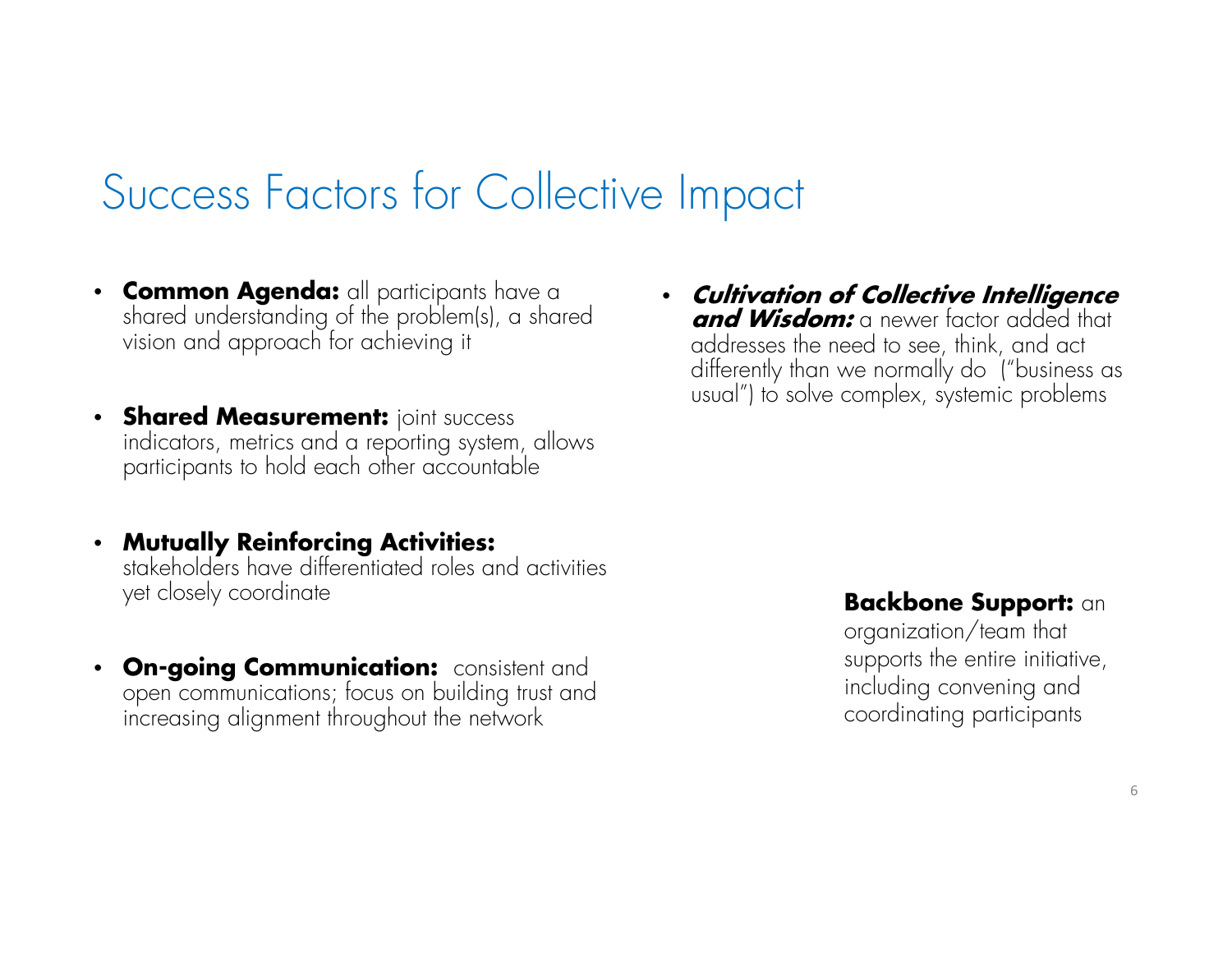### Group Presentations

#### • **Workforce Development/Local Jobs/Community Engagement**

Phil, Steve, David, and Daisy

# • **DERs/Demand Flexibility/Local Generation/Local Grid Conditions**

Robert, Bob, Naveed, Sam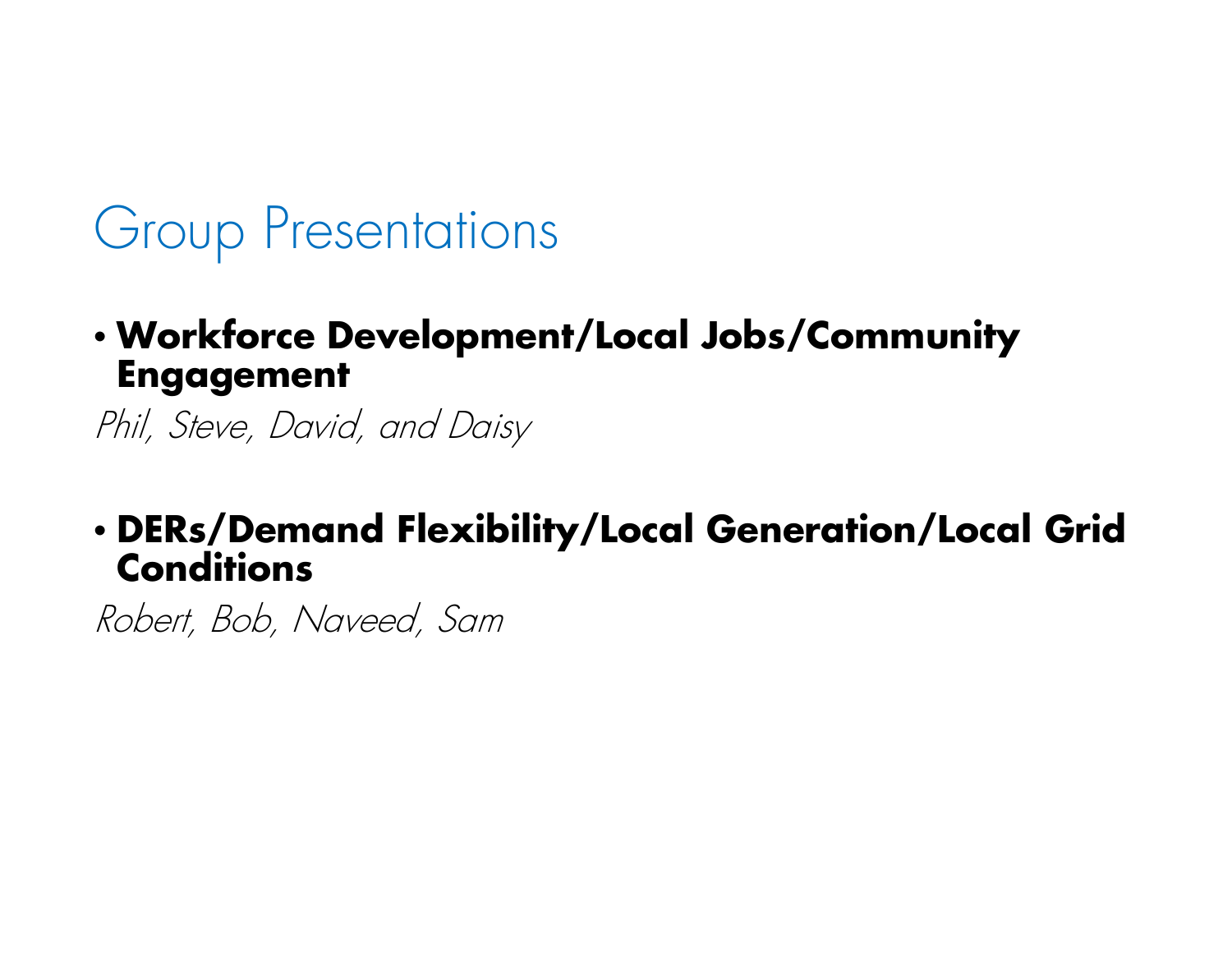# Solutions Ranking

• Desired Outcomes

o Build shared understanding of each solution

<sup>o</sup>We reach agreement on the top 2-3 solutions we want to further develop

### • Building Consensus

o Listen as an ally

o Step up and step back – allow everyone to speak

o Seek solutions that everyone supports

### • Fallback

o Voting or eliminating certain solutions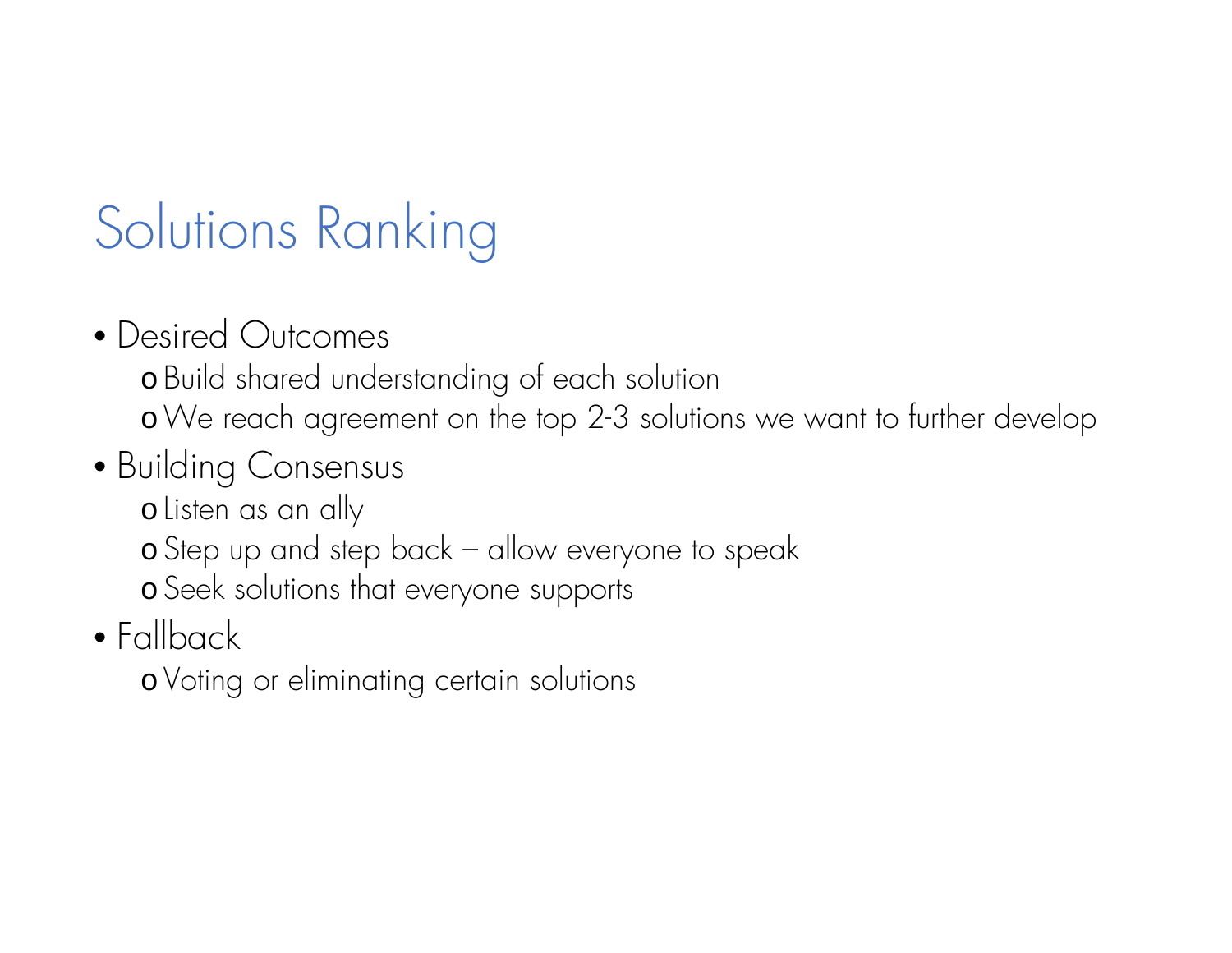# Ranking Criteria

- Guiding Principles of Drawdown: Marin (MCAN & may be refined by Steering Committee):
	- <sup>o</sup>Drawdown GHG emissions
	- o Economic Vitality + Innovation
	- o Equity + Access
	- o Resilience
	- o Connectivity + Trust
	- o Feasibility
- Criteria today reflects guidance from RE group and Steering Committee – *subject to change*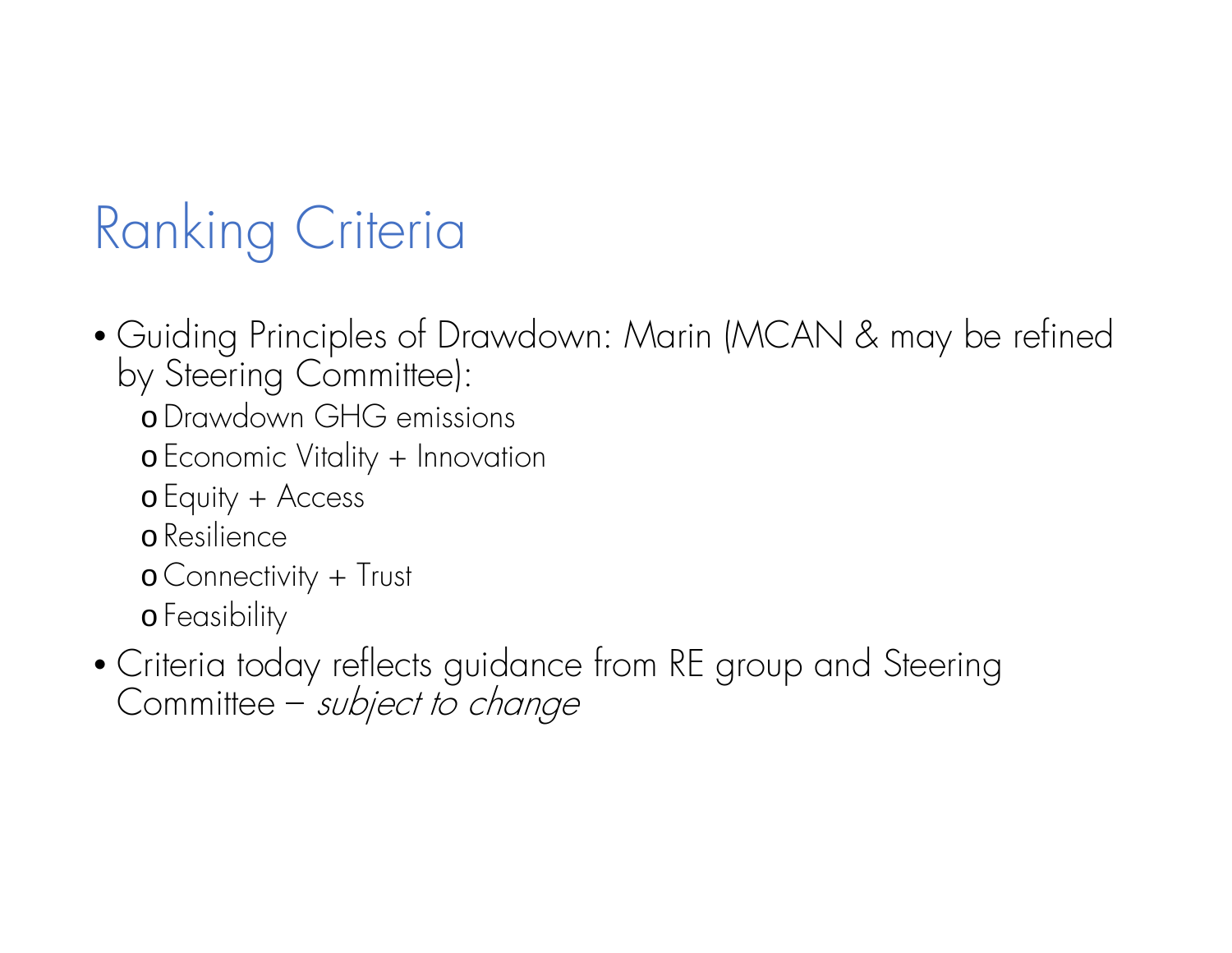# Ranking Exercise

- Write the solutions at the top of your spreadsheet
- Take 20 minutes to rank all solutions on a scale of 1 to 3 (1 does not satisfy, 2 partially satisfies, 3 satisfies) o You can write comments down in the *Thoughts for Discussion* section
- Take 15 min to tally your scores for each solution, identify top 3 solutions, and vote with a dot on the corresponding paper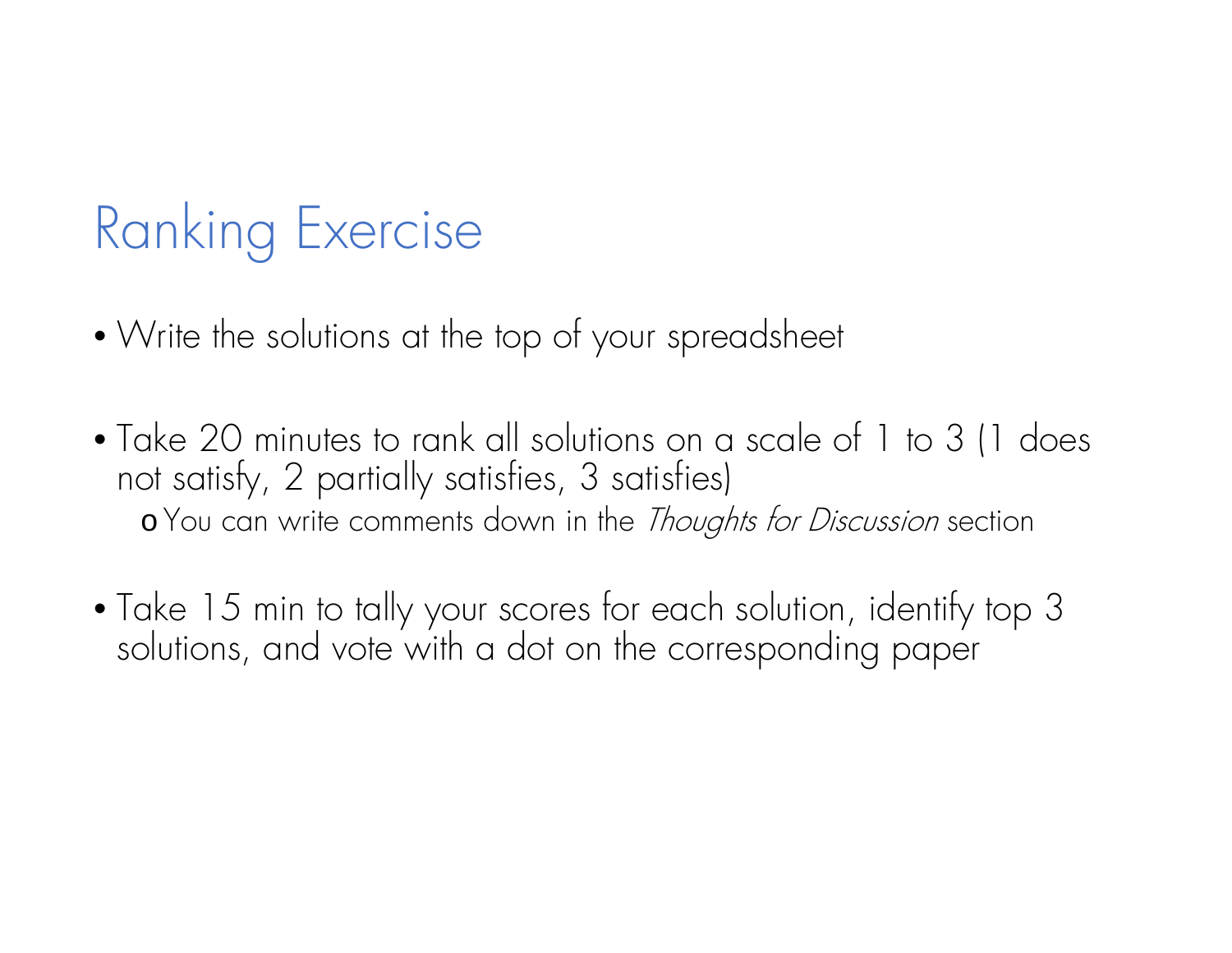# We are trying to reach consensus…

- What solutions should be in the top 2-3?
- What changes do we want to make?
- What solutions do we need to discuss more?
- Are there any we should eliminate?

• Revisit each solution - build agreement one solution at a time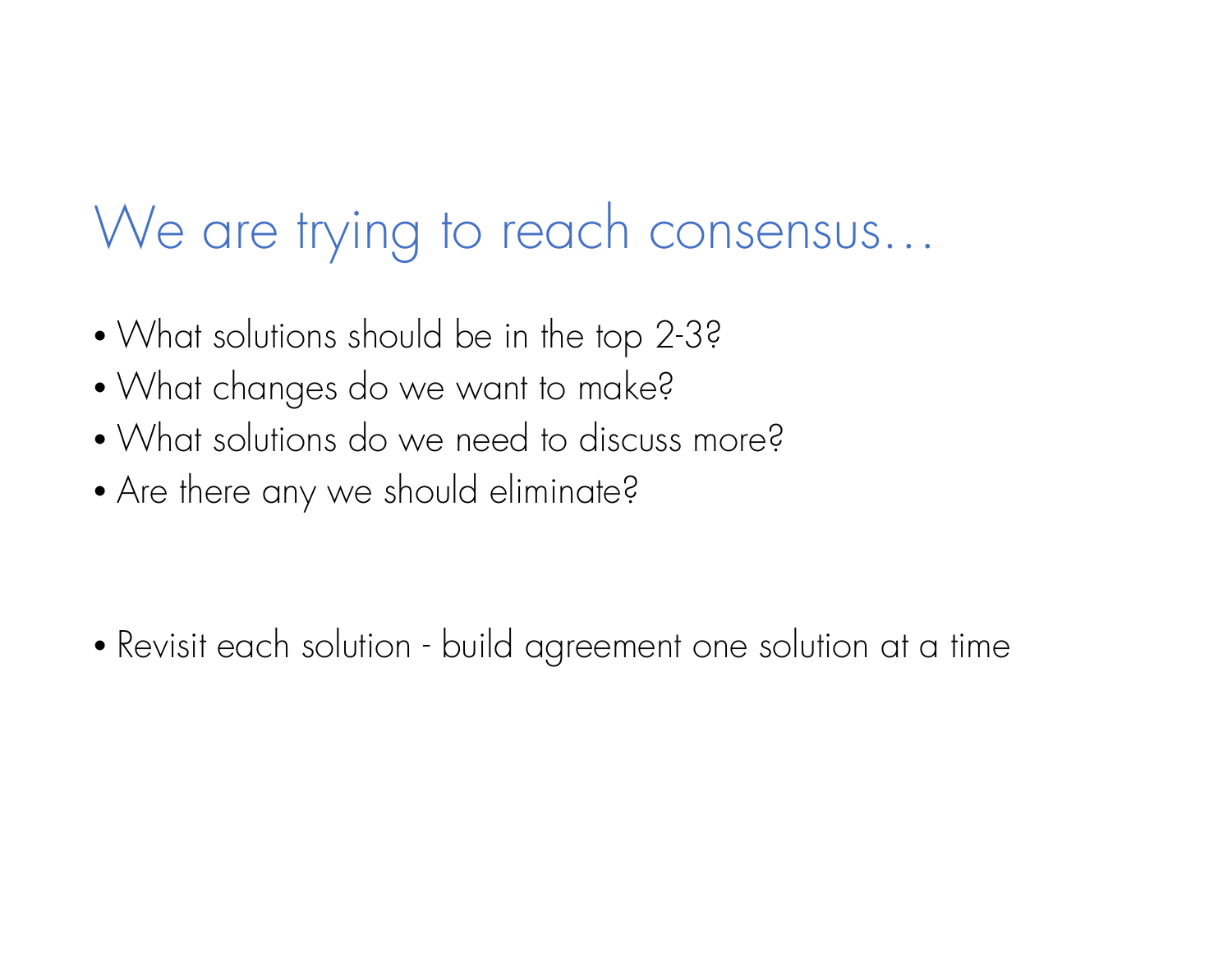# How will we reach consensus?

#### • **Observations**

• Highest and lowest ranking solutions – what should be removed from our list?

### • **Questions to help us narrow our list**

- What are the advantages and disadvantages of pursuing each solution?
- Does a solution require community input before we present it to the Steering<br>Committee?
- Is the solution a short- or long-term solution? Does it need to be implemented in phases?
- How can the solution be improved?
- What are the roadblocks (negative feedback loops) that would prevent the solution from being implemented successfully?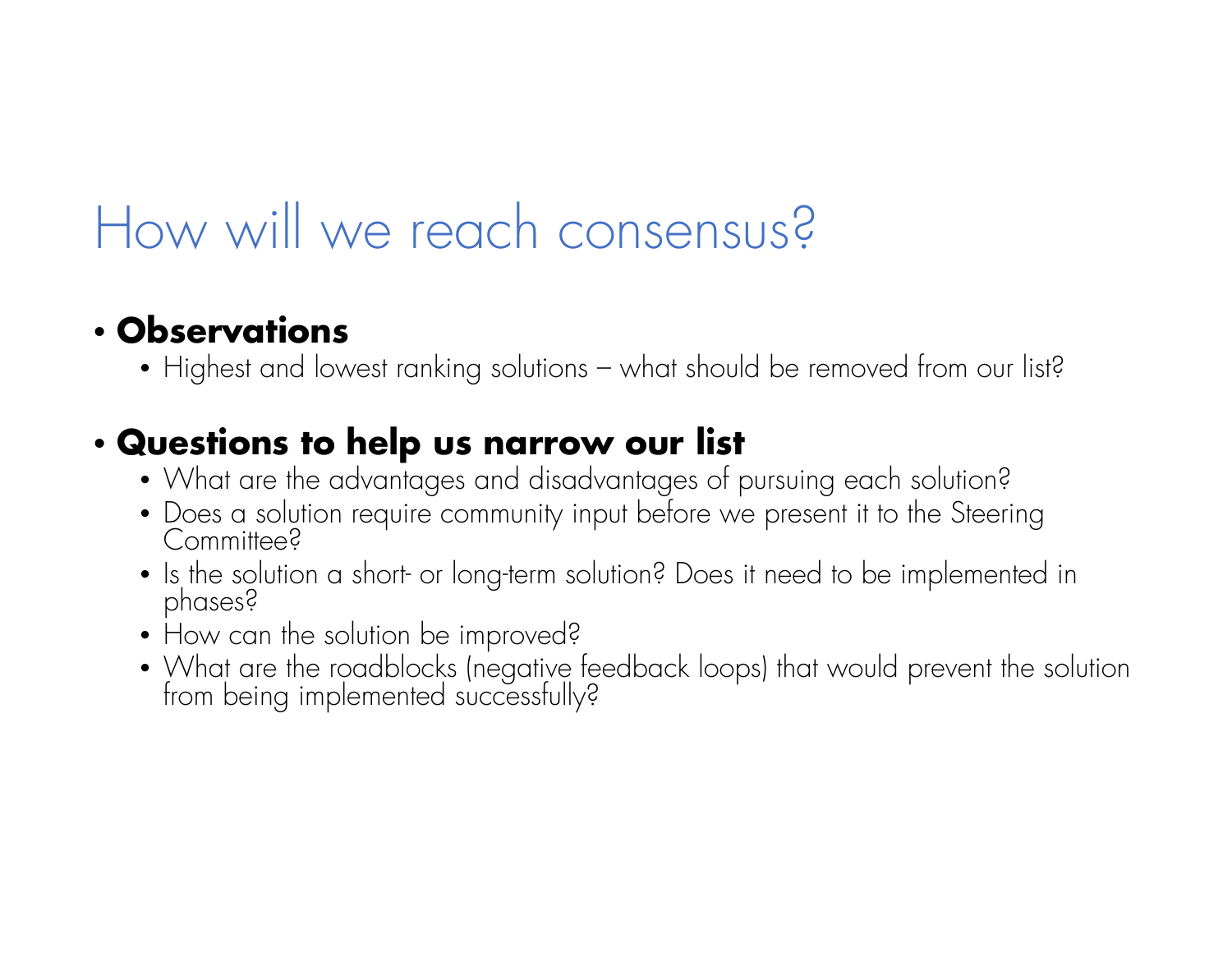# Revisiting the Solutions

- Should this solution be in the top 2-3?
- Are there any we want to eliminate?
- $\bullet$  Is there any change that would make a solution acceptable?

Do we have agreement on the top 2-3 solutions?